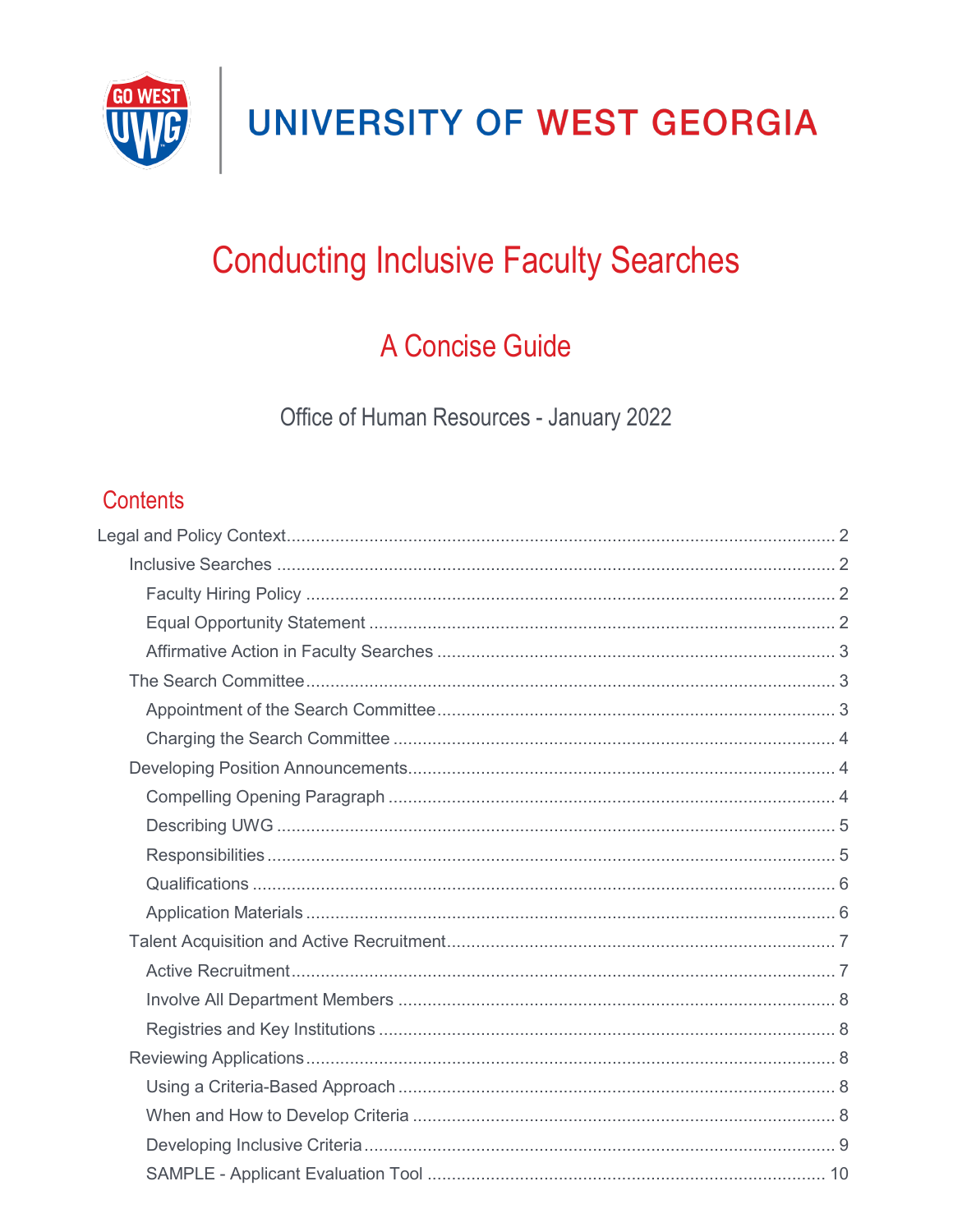

## <span id="page-1-0"></span>Legal and Policy Context

### <span id="page-1-1"></span>Inclusive Searches

An inclusive search results in the hiring of a well-qualified faculty member through processesthat are not influenced by biases such as "cloning"

### <span id="page-1-2"></span>Faculty Hiring Policy

The guiding principles for faculty hiring at the University of West Georgia are outlined below:

- To recruit and appoint faculty to advance the university's strategic goals;
- To ensure that faculty recruitment, selection, and appointment are conducted in accordance with all relevant federal and state laws, and BOR and University of West Georgia policies;
- To support the university's goals of inclusive excellence through intentional efforts to attract diverse applicant pools; and
- To permit review and authorization of academic position requests with respect to budgetand program priorities.

### <span id="page-1-3"></span>Equal Opportunity Statement

It is the policy of the University of West Georgia to follow federal law in regards to affirmative action and equal opportunity. The University of West Georgia's affirmative action program and related policies are developed in compliance with Executive Orders 11246 and 11375, as amended; Title VII of the Civil Rights Act of 1964; the Rehabilitation Act of 1973 (Sections 503 &504) and the Americans with Disabilities Act of 1990 (Title II) and their implementing regulations; the Age Discrimination in Employment Act of 1967; and the Vietnam Era Veterans Readjustment Assistance Act of 1974, as it amends 38 U.S.C. 4212.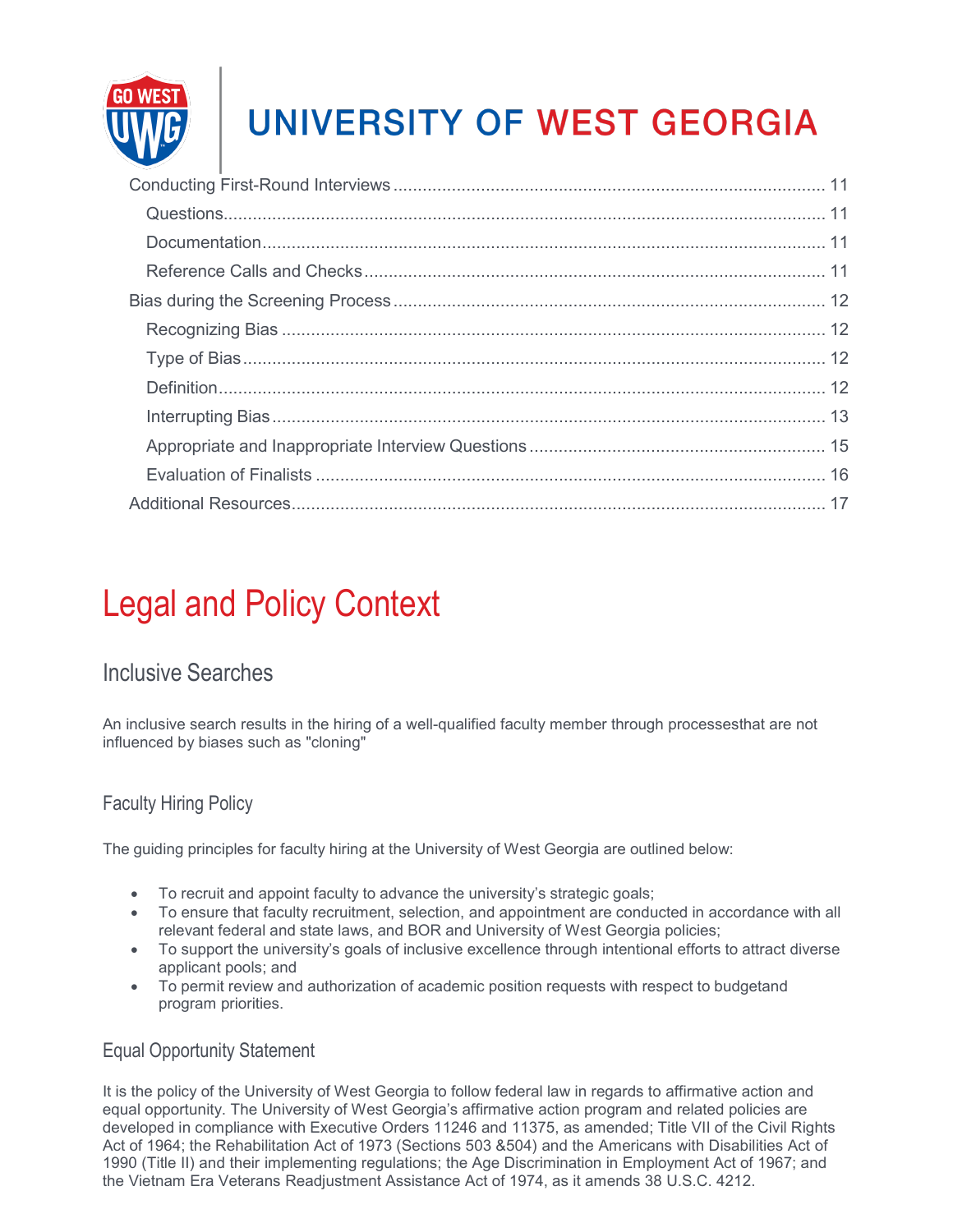

### <span id="page-2-0"></span>Affirmative Action in Faculty Searches

At UWG, affirmative action "requires that special efforts be made to employ and advance in employment qualified women and minorities in areas where they are employed in fewer numbers than is consistent with their availability in the relevant labor market. Affirmative action also extends to persons with disabilities and disabled or Vietnam era veterans. The University seeks to employ and promote qualified candidates. Consistent with this practice, affirmative action requires that where the best candidates for a position are otherwise equallywell qualified, the individual(s) selected should be the one(s) who will contribute to the achievement of affirmative action goals". The legal basis of affirmative action in employment is summarized by the U.S. Department of Labor at http[s://www.dol.gov/general/topic/hiring/affirmativeact.](http://www.dol.gov/general/topic/hiring/affirmativeact)

The areas where women, minorities, persons with disabilities, and disabled or Vietnam era veterans are employed in fewer numbers than is consistent with their availability in the relevant labor market are highlighted in UWG's Affirmative Action Plan (AAP). For more information regarding UWG's Affirmative Action Plan, please contact UWG Office of Human Resources.

Efforts to remove barriers to the employment of women, minorities, persons with disabilities, and disabled or Vietnam era veterans commonly include expanded efforts in outreach and recruitment to increase the pool of qualified individuals from these groups.

### <span id="page-2-1"></span>The Search Committee

### <span id="page-2-2"></span>Appointment of the Search Committee

The search committee plays several important roles:

- It has a powerful role in determining which applicants are given further consideration.
- It represents the department, the college, and UWG as a whole.
- Each committee member can be an important resource for the selected candidate when acclimating to UWG.

For all these reasons, departments should form their committees by considering the following factors:

- A diversity of perspectives
- A diversity of expertise
- Demographic diversity
- Members who have demonstrated a commitment to diversity and inclusion through their teaching, service to institution, academic achievement, and professional growth & development.

Diverse search committee membership helps ensure that a balance of perspectives is used when evaluating applicants. It also sends an important message to applicants about the department's— and UWG's—commitment to creating and supporting a diverse and inclusive community.

| <b>Possible Members Beyond</b><br>Department Faculty | Benefits of Inclusion |
|------------------------------------------------------|-----------------------|
|                                                      |                       |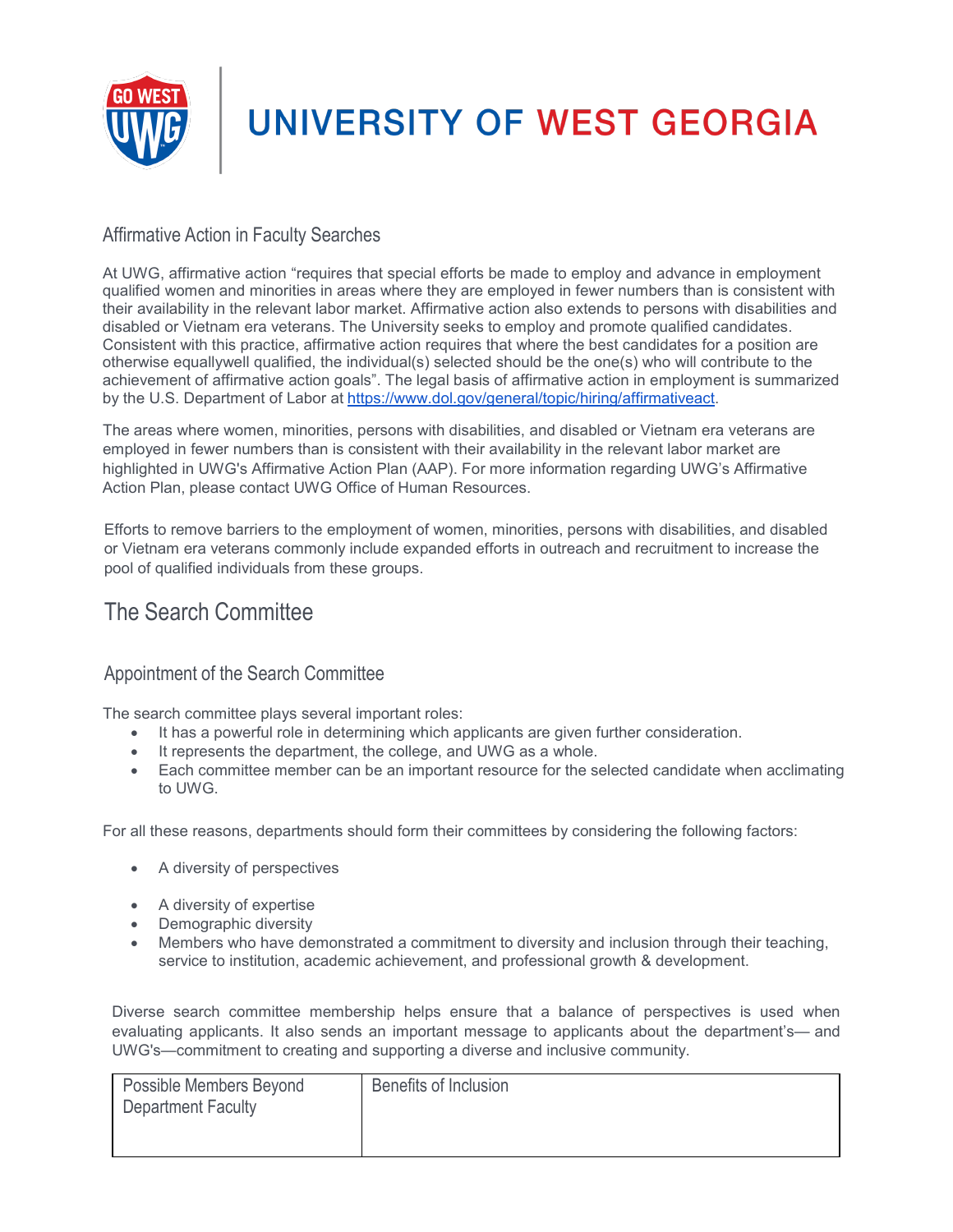

| Faculty from other department(s) or $\bullet$<br>college(s) | Furthers interdisciplinary conversations<br>and relationships (e.g., interdisciplinary research)<br>Can increase demographic diversity of search committees                                          |
|-------------------------------------------------------------|------------------------------------------------------------------------------------------------------------------------------------------------------------------------------------------------------|
| <b>Student</b>                                              | Ensures that student perspectives are included<br>Enhances graduate student development and marketability<br>Can increase demographic diversity of search committees                                 |
| <b>Staff</b>                                                | Incorporates important staff perspectives that may not be<br>represented by faculty members<br>Promotes staff inclusion in the department<br>Can increase demographic diversity of search committees |
| Member of the larger community                              | Supports the department's development of community<br>partnerships and initiatives<br>Can increase demographic diversity of search committees                                                        |

### <span id="page-3-0"></span>Charging the Search Committee

Charging a search committee helps develop, articulate, and reinforce shared understandings ofimportant

concepts early on.

In the written charge, the hiring authority should clarify:

- Strategic nature of the position.
	- Type of recommendation the committee should provide the hiring authority. Examples include;
		- o a recommended candidate
		- o a ranked list of acceptable finalists,
		- $\circ$  an unranked list of acceptable (or all) finalists with analysis of strengths andweaknesses.
- Deadline for recommendation.
- Importance of conducting the selection process in accordance with federal and statelaws.
- Expectations for confidentiality, attendance, fairness, and the use of tools to mitigate bias.
- The importance of inclusive excellence for this search.

The committee should determine at the first meeting:

- Plan a calendar backwards from the deadline for the recommendation.
- Block off committee members' calendars in weeks of screening and campus interviews
- Determine roles that the department and its other members will play in the search at various steps.
- Determine how the committee will handle documentation of the selection process.
- Develop shared understanding of the qualifications and how they will be applied.

### <span id="page-3-1"></span>Developing Position Announcements

The guidance below synthesizes required language and recommendations based on best practices used at UWG and other universities. Use this along with other guidance specificto your academic unit and discipline to prepare an effective announcement.

### <span id="page-3-2"></span>Compelling Opening Paragraph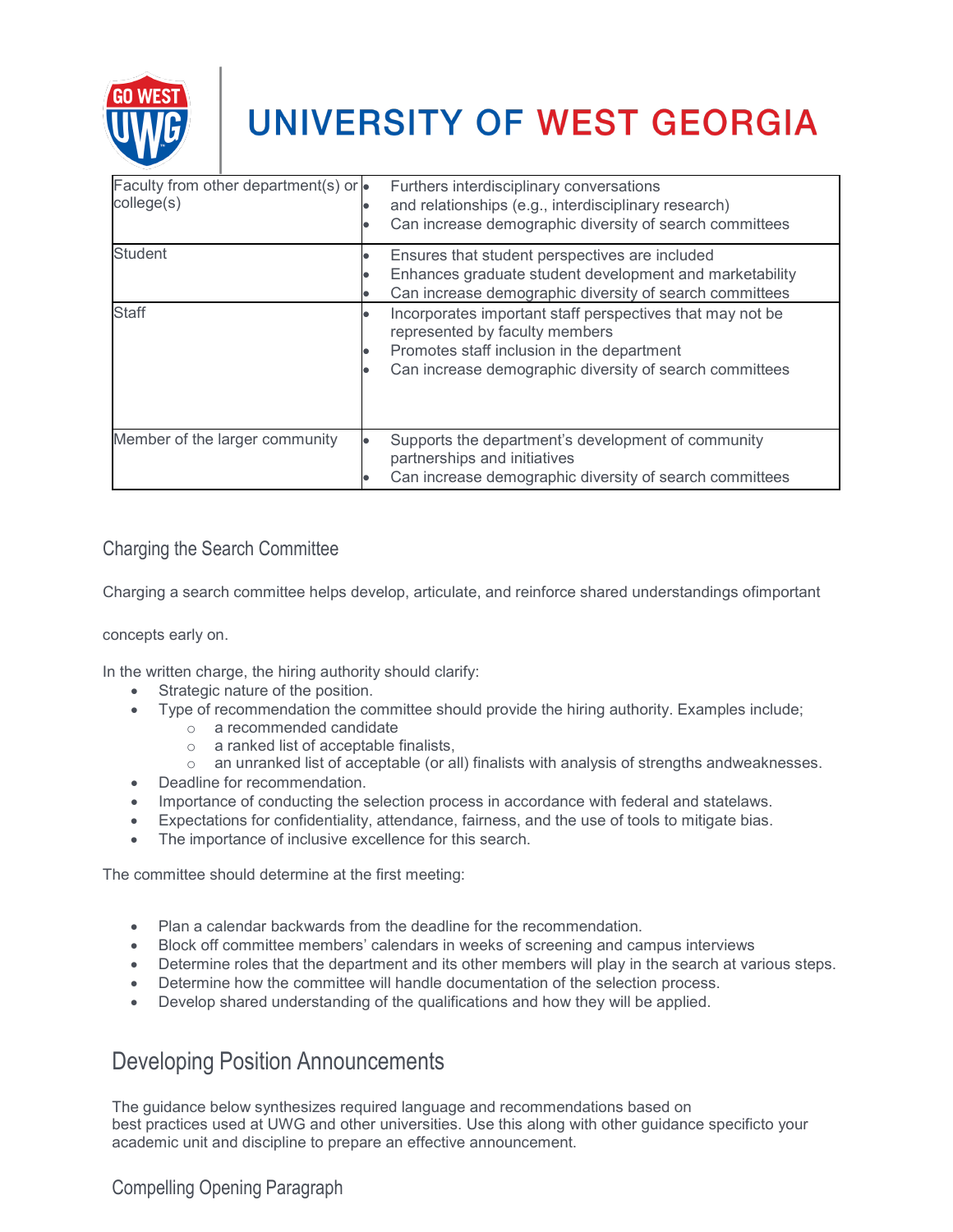

The opening paragraph should generate enthusiasm about the position by describing ina compelling and distinctive way the faculty member's contributions to UWG's strategic initiatives and vision, while conveying an inclusive environment. See below for additional guidance:

- Revise statements about what the faculty member is *expected to* do into statements about how they will *contribute to* something - often a specific, forward-looking strategic initiative
- Convey how the faculty member will become part of a team, cohort, or other supportive community
- Consider starting sentences with verbs/commands, such as "Join," "Be part of"
- Say what will support the faculty member (facilities, a center, groups of people, time/financial support)
- Reference to a faculty member's *commitment to* something must be supported by one or more specific qualifications related to that commitment in the separate "Qualifications" section
- Faculty title can be incorporated in this section

#### <span id="page-4-0"></span>Describing UWG

This second paragraph will ideally reinforce themes in the opening paragraph. Below is an example:

*With its main campus in Carrollton and centers in Newnan and Douglasville – seeks a transformative, strategic leader to serve as Vice President for Business and Financial Services. This is an outstanding opportunity for an experienced and accomplished leader with significant potential to influence and shape the future of higher education in western Georgia and beyond.*

- *Nestled among the pines on a picturesque 645 acres is the University of West Georgia – a hidden gem just over 40 miles west of Atlanta. Serving approximately 13,000 students, UWG is committed to advancing innovative academic programs and student-centered business model.*
- *Perennially ranked by U.S. News & World Report, the Princeton Review, and Colleges of Distinction as a top national university, West Georgia offers 86 fields of study, including business, computing, nursing, education, STEM, communication and digital media, social sciences and the fine & performing arts. It generates a regional economic impact of more than \$650 million annually and provides a safe, quality and affordable university experience that connects students to postgraduate career and leadership opportunities.*
- *UWG has been recognized by the Carnegie Foundation for its institutional commitment to community engagement through teaching, research and creative activities, and public service. UWG is one of only 119 U.S. colleges and universities to receive the elective classification in 2020 and is among only 359 institutions nationally.*
- *Dedicated to creating a first-choice university for students, alumni, employees and communities, UWG seeks a leader who will advance and support the University's mission of fulfilling the talent needs of western Georgia and the Atlanta metropolitan area, while contributing to the social, cultural, and economic development of the region, state, nation, and world.*

<span id="page-4-1"></span>*For more information about the University of West Georgia, visit www.westga.edu.*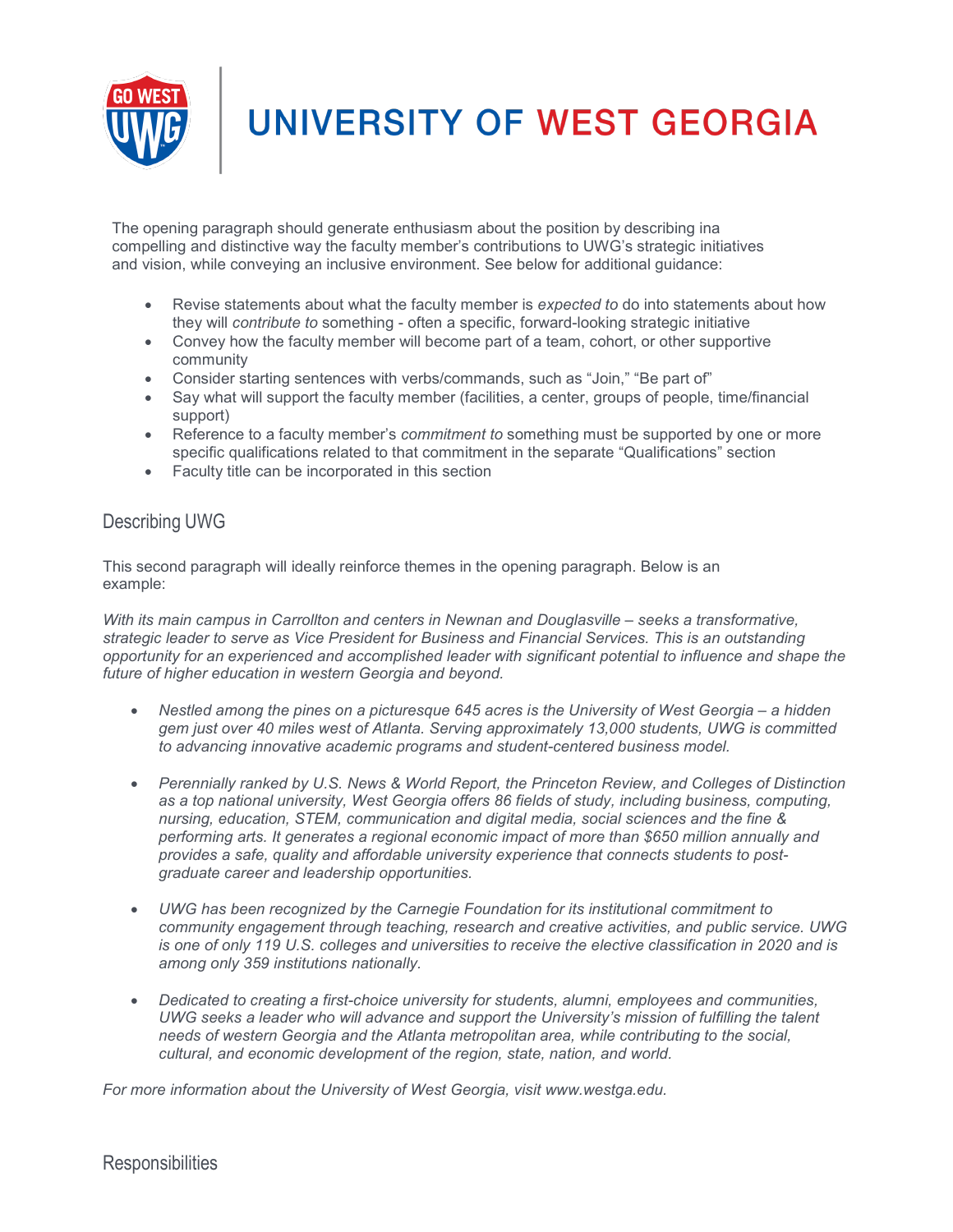

Include a clear and concise paragraph stating the job responsibilities. Consider how the language you use here sustains or breaks the welcoming and supportive tone established in the first paragraph. For example, "The selected candidate can anticipate teaching X, Y, and Z courses and participating in service at the program/department. . . level," or "Teaching responsibilities include. . . Service responsibilities include. . ."

#### <span id="page-5-0"></span>**Qualifications**

Qualifications should support the themes in the opening paragraph and the paragraph about UWG. Criteria used in all stages of the selection process will be developed from these lists of qualifications. The search committee's work will be clarified, and implicit bias can be interrupted more effectively, if the announcement includes a bulleted list of qualifications, including required and preferred.

Applicants must have all required qualifications to be considered. This list should address education and key skills and experiences that are truly essential to perform thejob successfully at UWG. Because this list of essential qualifications will be used for thefirst screening stage, it should not be excessively long or restrictive.

The preferred qualifications should outline key skills and experiences that will help an applicant perform the job at UWG at a higher level. Well-written preferred qualifications provide ways for applicants from diverse backgrounds to demonstrate their ability to perform the job at a higher level. The preferred qualifications may be used to develop multiple lists for first round interviews, enabling the search committees to consider applicants with varied strengths. It is not necessarily expected that the finalists invited tocampus interviews will possess all of the preferred qualifications.

#### <span id="page-5-1"></span>Application Materials

Consider these questions when choosing what application materials to request:

- What kind of time, barrier, and/or burden does produce a particular applicant documentation place on an applicant, and will it act as a deterrent? How might thatexclude or disadvantage certain applicants?
- How may a particular piece of documentation reveal more about an individual applicant's interest in, and suitability for, the position at UWG?

A simple way of obtaining evidence specifically related to the qualifications at the outsetof the selection process without excessively burdening or turning away applicants is by asking them to submit:

- A letter of application addressing the essential and preferred qualifications;
- A curriculum vitae;
- Names, email addresses, telephone numbers and titles of at least three professional references.

#### Required and Recommended Closing Language

Required language that is included in all postings is underlined.

- Review of applications will begin immediately and continue until the position is filled. To ensure consideration, submit all materials by DATE.
- Please be advised that if you should be recommended for a position; an offer of employment will be conditional on background verification.
- University of West Georgia is an Equal Opportunity Employer and does not discriminate against applicants due to race, ethnicity, gender, veteran status, or on the basis of disability or any other federal, state or local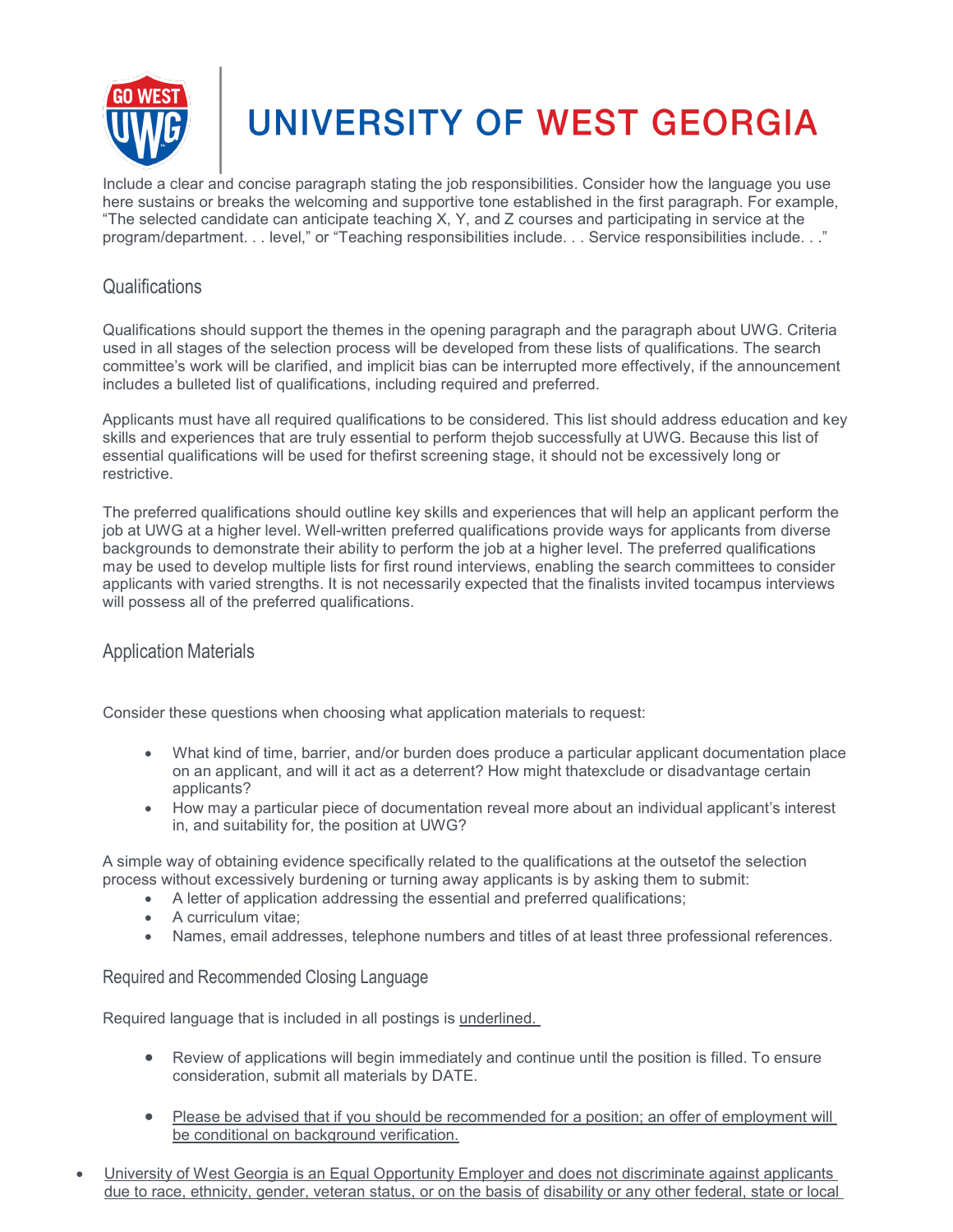

protected class.

Consider including inclusive language, such as;

*As a campus with a diverse student body, we encourage applications from women and underrepresented groups to apply.* 

*The candidate must have the ability to work with and be sensitive to the educational needs of a culturally diverse population.*

*Demonstrated intellectual contributions linked to diversity, inclusion and/or inclusive excellence.*

*Demonstrated experience successfully teaching, mentoring, and advising diverse, underserved students, including students of color and non-traditional students.*

#### International Applicants

Please contact the UWG Office of Human Resources for guidance if considering an applicantwho has indicated they will require sponsorship to work in the U.S.

### <span id="page-6-0"></span>Talent Acquisition and Active Recruitment

According to Indeed, talent acquisition is defined as "an ongoing sourcing method to find, onboard and retain specialized employees who directly add value to your company." It's a long-term strategy developed between business leaders and the HR department. The aim is to ensure you're attracting talent with the specialized skills required to keep your company competitive and successful." Conversely, recruitment is as short-term, reactive strategy that seeks to fill vacancies quickly.

#### <span id="page-6-1"></span>Active Recruitment

- Hold symposia that bring 3-5 promising scholars to your department to give a presentation. Enjoy a dinner or reception with your faculty and graduate students for informal networking and experiential learning opportunities.
- At conferences, identify and talk with graduate students and faculty at other institutions, including women and underrepresented scholars. Maintain a list of these scholars and invite some to speak at UWG. Even if they're not currently seeking a faculty position, these scholars, their students, or their colleagues may become applicants, or they may nominate their students for a faculty position after learning about our research profile, diverse students, and advantageous location. Therefore, it's crucial to address scholars working in any subfield, including those for which you have no immediate hiring need.
- Identify an academic department at a possible feeder institution and have your faculty visit the department, talk to their undergraduate majors about graduate study at UWG, and talk to graduate students and faculty informally. Explore the possibility of organizing a co-sponsored symposium, collaborative research experiences, or similar partner activities, which will deepen and sustain these relationships with students and faculty over time. Departments seeking to diversify their faculty should identify and partner with institutions that attract and support women and historically underrepresented students.
- Partner with related departments at UWG to host a short conference to expose nearby doctoral students and faculty to our campus and community. Consider a conference theme with cross disciplinary appeal, appeal for underrepresented students, and/or appeal for those committed to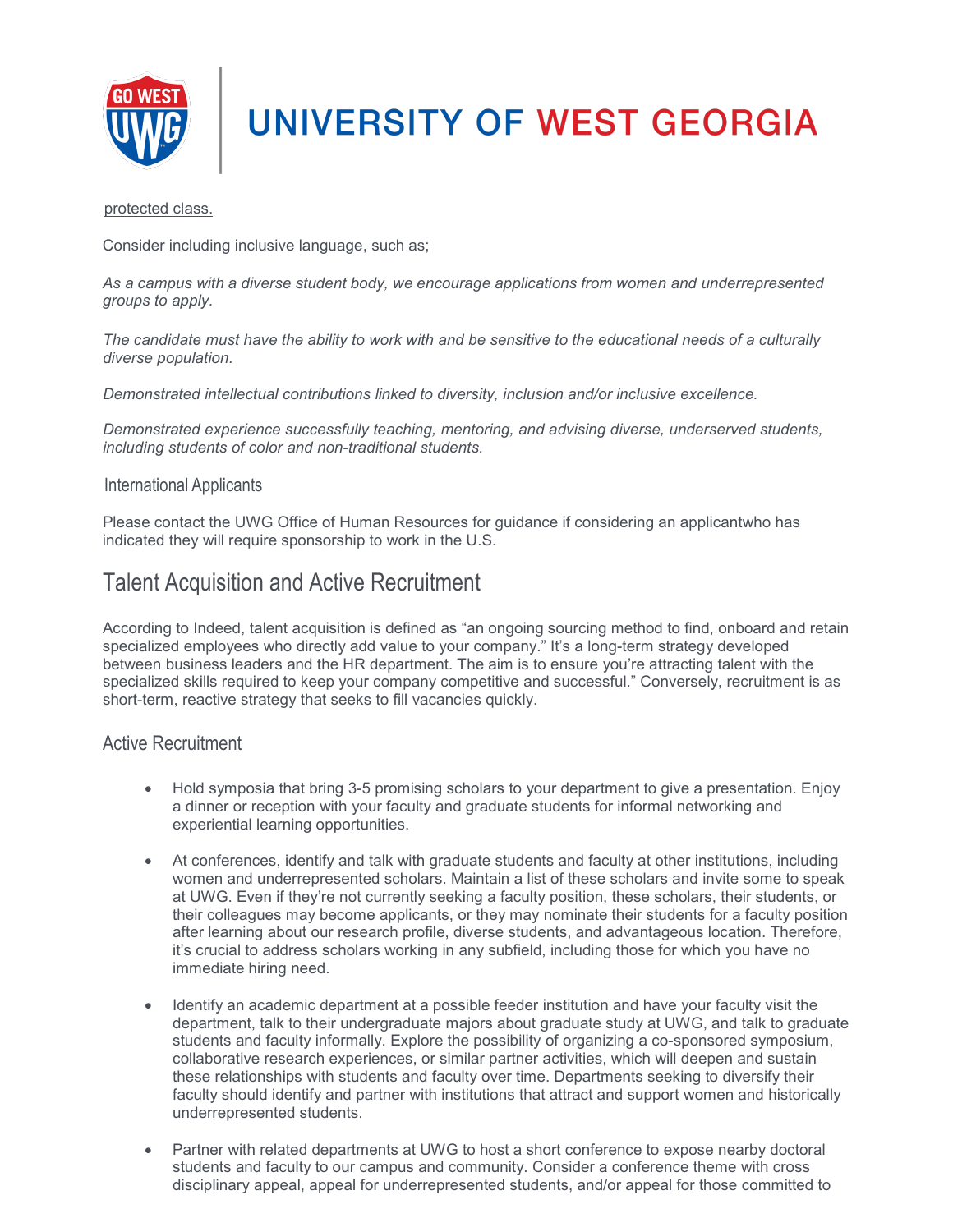

advancing diversity and inclusion in higher education. Include ample time in the schedule for networking and informal exchanges of ideas and experiences. Develop strategies for fostering over time the relationships initiated at the conference.

• Hold Professional Development Workshops open and advertised to graduate students from nearby institutions who will be on the job market in 1-2 years. Departments seeking to diversify their faculty should attract, engage, and support graduate students who are committed to promoting diversity and inclusion in higher education. Include meals and modest support for their travel expenses.

#### <span id="page-7-0"></span>Involve All Department Members

Ongoing recruitment requires time. It becomes feasible when it is a responsibility shared by department members. These steps can build a department culture of shared responsibility for active recruitment:

- Develop an expectation that faculty use every professional trip as an opportunity for recruitment. Ask faculty to report or share their efforts and contacts with the department.
- Encourage all faculty members to contact colleagues or use social media for recruitmentpurposes.
- Pool resources with other UWG departments. Consider hosting interdisciplinary eventswith related departments in your college or another college.

#### <span id="page-7-1"></span>Registries and Key Institutions

There are numerous registries or databases of doctoral and postdoctoral scholars from underrepresented groups that may help in ongoing recruitment efforts. Academic Affairs and the Office of Human Resources can partner to compile a list of resources for future reference.

### <span id="page-7-2"></span>Reviewing Applications

#### <span id="page-7-3"></span>Using a Criteria-Based Approach

A systematic, criteria-based approach to evaluating applicants in the faculty selection process has several benefits over an approach that involves a rapid and possibly intuitive identification and separation of a top group of candidates. The latter approach may lead committees to overlook strong candidates who come from backgrounds different from those reflected in the department or have strengths that may not be immediately recognized. It can leave the committee without clear direction if some candidates can no longer be considered for any reason immediately before or after on-campus interviews, or if the committee decides to expand the pool at a later point by reviewing applications received after the priority deadline.

<span id="page-7-4"></span>The type of methodical, consistent, and rigorous evaluation approach outlined here has additional strengths. Articulating criteria helps ensure that all committee members have a shared understanding of the qualifications and are prepared to evaluate applicants consistently. Criteria help ensure that applicants are measured against a consistent standard, rather than a shifting standard, or in relation to a "top" candidate. This ensures all members of the search committee have an equal voice and guards against forceful and opinionated committee members from disproportionately influencing the outcome. Clear criteria also help establish continuity in the evaluation process as other faculty and students join the process during oncampus interviews.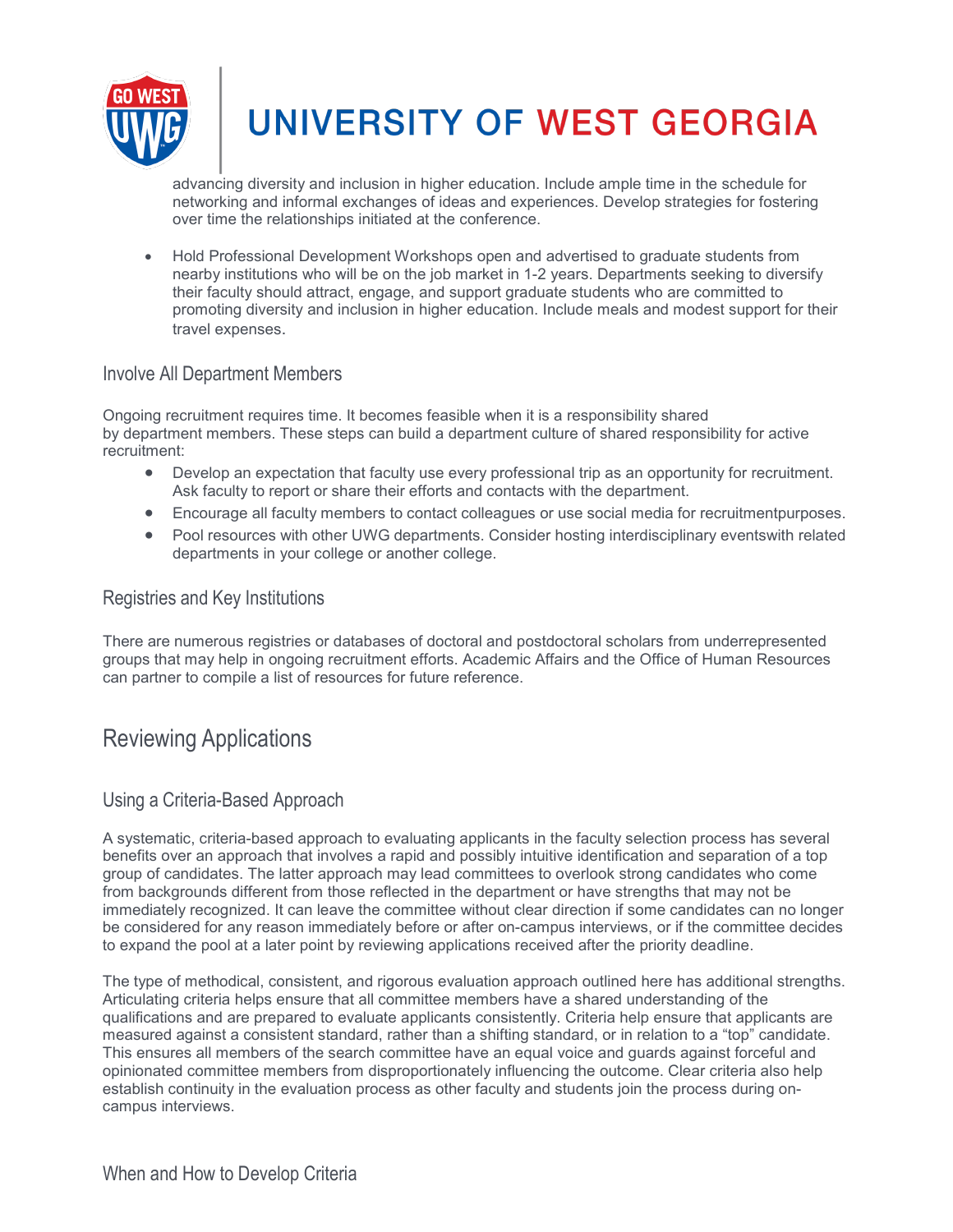

Criteria can be developed early in the process when the job announcement is drafted. Committee members need to reach consensus on and establish clear criteria before reviewing applicants' materials.

These criteria are the foundation of the consistent and equitable selection process that follows. This will ensure the application materials requested in the announcement will give the committee sufficient information to evaluate all applicants using the criteria. It can also help create an announcement that communicates committee and department expectations more clearly to applicants, improving the quality of the applicant pool. Committees develop selection criteria from the qualifications listed in the job announcement. Committees can reach consensuson selection criteria by posing questions for discussion.

Examples of questions to help produce criteria used in the initial screening stages:

- If a PhD in "a related field" was included as an option in the required qualifications, what are examples of those related fields?
- If an "ability" to do something was specified in one of the essential or preferred qualifications, what would demonstrate this ability in the initial application materials? To develop inclusive criteria, include multiple answers to this question based on committee members' previous experiences with faculty searches.
- If "experience" doing something was specified in one of the essential or preferred qualifications, what would this experience look like in the initial application materials? To develop inclusive criteria, include multiple answers to this question based on committee members' previous experiences with faculty searches.

Criteria also supports later stages in the evaluation process. For example, criteria developed from teaching qualifications for use during on-campus interviews might focus on finalists' ability to engage UWG students in learning. It is recommended that search committees get broader departmental input when developing the criteria used in the selection process.

#### <span id="page-8-0"></span>Developing Inclusive Criteria

Criteria used in evaluating applicants must be job-related. The race or gender of candidates may not be factors considered in employment decisions. However, it is important to consider inadvance how the criteria developed for use in the selection process can have significant impacts on the diversity and range of skills represented by the short-listed candidates and finalists. Think carefully about what inclusive excellence means for your department and how certain criteria may include or exclude applicants from further consideration.

- In the absence of clear criteria, some committees may be inclined to exclude from further consideration candidates without a degree from a Tier 1 doctoral program, even those who have impressive publication and grants records. How would a closer evaluation of the quality of the applicants' research have a different impact? And could these candidates who would have been otherwise excluded be able to bringadditional strengths in teaching and mentoring students from diverse backgrounds?
- Consider the possible impact of criteria on those who have not followed traditional careerpatterns but may nevertheless be able to help your department reach its goals (e.g., someone whose academic career was interrupted but along the way gained significant practical experience or community experience)? These strengths could be instrumental in pursuing particular lines of research, in applying for certain types of grants and for supporting students from diverse backgrounds.

Questions when reviewing possible criteria:

• Is the criterion that you plan to use really essential for someone to succeed in this position?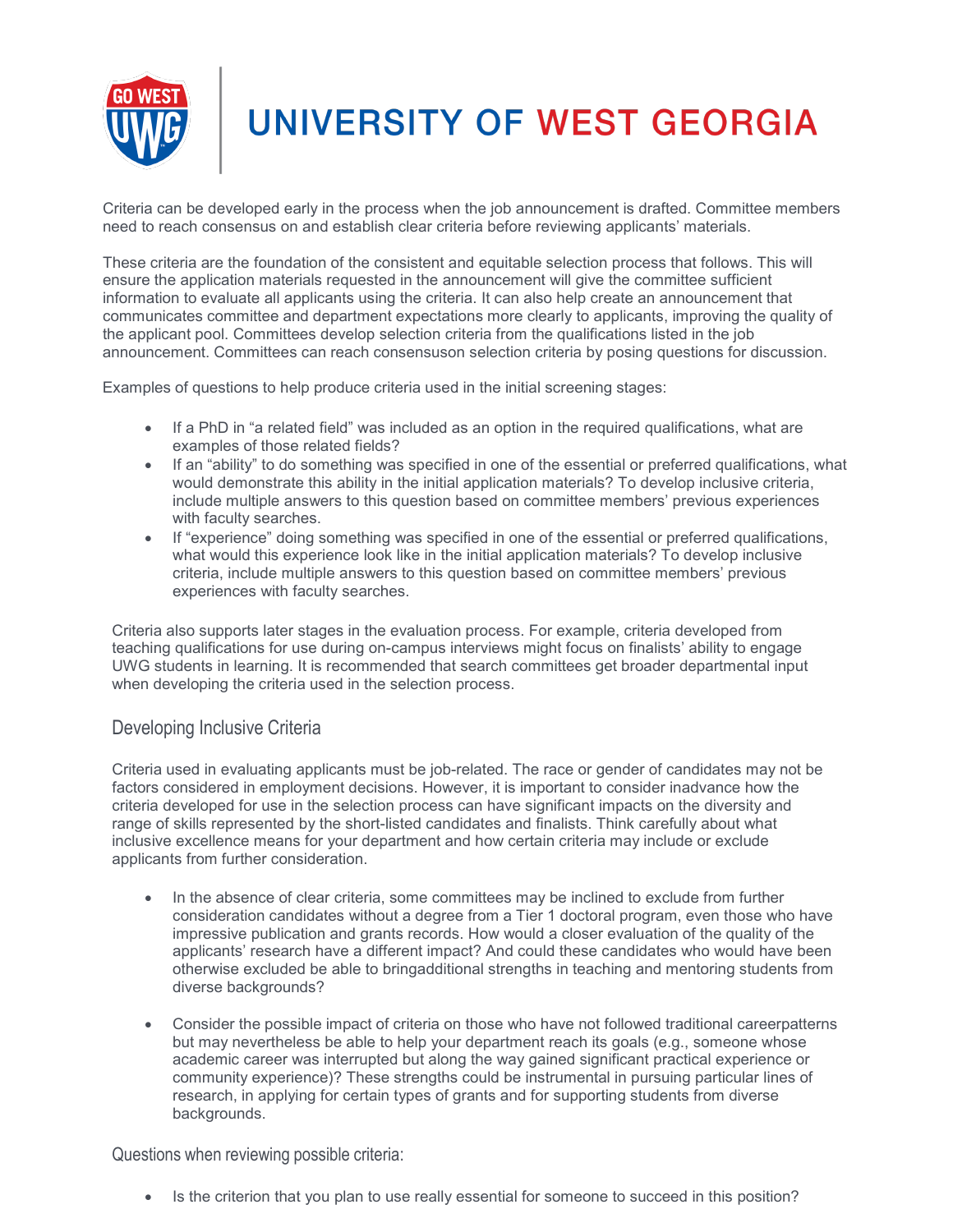

- What strong performers might get excluded by this criterion?
- How could the criterion be reworded more inclusively?

Criteria restricted to or heavily privileging previous experience may significantly reduce the diversity of candidates who are interviewed. Instead, consider how criteria could be developed to enable a full consideration of the varied strengths of all candidates. The search committee should discuss and determine the relative importance of the criteria drawn from the essential or preferred qualifications before beginning to review applications. It is unlikely that individual applicants will be rated highly on all criteria. Therefore, having a prioritization of criteria in place at the outset will help the committee determine how to evaluate applicants who have different strengths and combinations of strengths.

The criteria developed above are key to the various stages of the review and selection process and it is recommended that their use be documented in some form. A sample template for this is shown on the next page.

### <span id="page-9-0"></span>SAMPLE - Applicant Evaluation Tool

The following offers a method for department faculty to provide evaluations of job applicants. It is meant to be a template for departments that they can modify as necessary for their own uses. The proposed questions are designed for junior faculty candidates; however, alternate language is suggested in parenthesis for senior faculty candidates.

Applicant's name:

Please indicate which of the following are true for you (check all that apply):

Read applicant's CV Read applicant's statements (research, teaching, etc.) Read applicant's letters of recommendation Read applicant's scholarship (indicate what):

Please rate the applicant on the scale of 1-5 on each of the following:

| <b>Criteria</b>                                                                                       | Rating |
|-------------------------------------------------------------------------------------------------------|--------|
| Evidence of research productivity                                                                     |        |
| Potential for scholarly impact / tenurability                                                         |        |
| Evidence of strong background in [relevant fields]                                                    |        |
| Evidence of [particular] perspective on [particular<br>areal                                          |        |
| Evidence of teaching experience and interest<br>(including grad mentorship)                           |        |
| Potential to teach courses in core curriculum                                                         |        |
| Potential to teach the core curriculum on<br>[particular area] (including creation of new<br>courses) |        |
| Other comments?                                                                                       |        |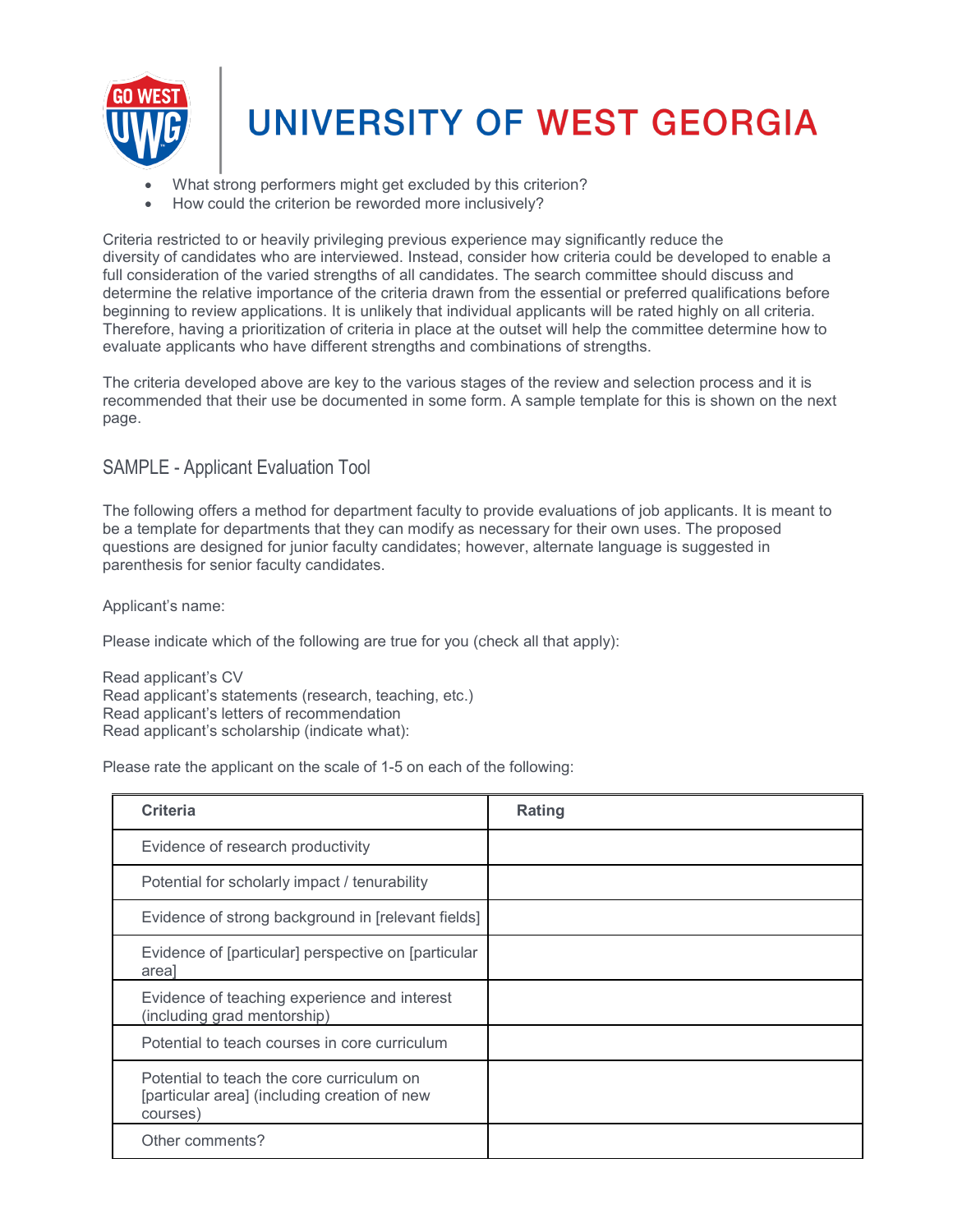

### <span id="page-10-0"></span>Conducting First-Round Interviews

Video conferencing is now commonly used for screening interviews in academia. Consider holding these interviews in a location that illustrates UWG's contemporary facilities.

#### <span id="page-10-1"></span>**Questions**

- Develop a list of questions for the first-round interview and ask all of them, in the sameorder, of all those you interview at this stage. This structured interview format helps ensures an equitable process. Internal or known candidates should be treated in the same way and asked the same questions as other candidates. Committee members may also ask follow-up questions, such as those designed to elicit clarification or elaboration of an individual candidate's response.
- Questions are best developed from the qualifications and job duties listed in the publicly circulated job announcement. Include as part of your question list a question prompting each candidate to add any other comments or information that they would liketo share at this time and a prompt for them to ask one or more questions of the search committee.
- Begin each interview by letting the candidate know the structure of the interview and then prompting committee members to introduce themselves to the candidate. Concludeby letting each candidate know the next step(s) and thanking them for their interest in the position.
- All committee members should review this guide to appropriate and inappropriate inquiries during the selection process. This guide pertains to both the list of questionsplanned for the interview, follow-up questions, and less formal exchanges that may occur, especially during on campus interviews.

#### <span id="page-10-2"></span>**Documentation**

When deliberating over the short-list interviews and how they have provided additional evidence of candidates' qualifications, refer once again to the committee's agreed-upon criteria and document the committee's decisions clearly. Record in writing the committee's rationale for no longer considering each candidate who has been disqualified. This evaluation and rationale can be added to a cumulative committee evaluation sheet. Note specific job-related reasons that are rooted in the job announcement cannot be construed as discriminatory. An employer may not base hiring decisions on stereotypes and assumptions about a person's race,color, religion, sex (including gender identity, sexual orientation, and pregnancy), national origin,age (40 or older), disability or genetic information.

Committee members' notes and selection documentation may be scrutinized following the completion of the

selection process in the event of litigation, an audit, or a public records request. An unintended impression of bias can be created by comments that are not related to the job and the qualifications and skills required to perform it. Retain records per the USG records retention schedule, and send official search records to the Office of Human Resources.

### <span id="page-10-3"></span>Reference Calls and Checks

Reference calls can be conducted after video conferencng interviews, to help determine who to invite to an on-campus interview. The following standards should be maintained;

• Conduct the reference checks in the same way (e.g., by phone) if you will be conducting reference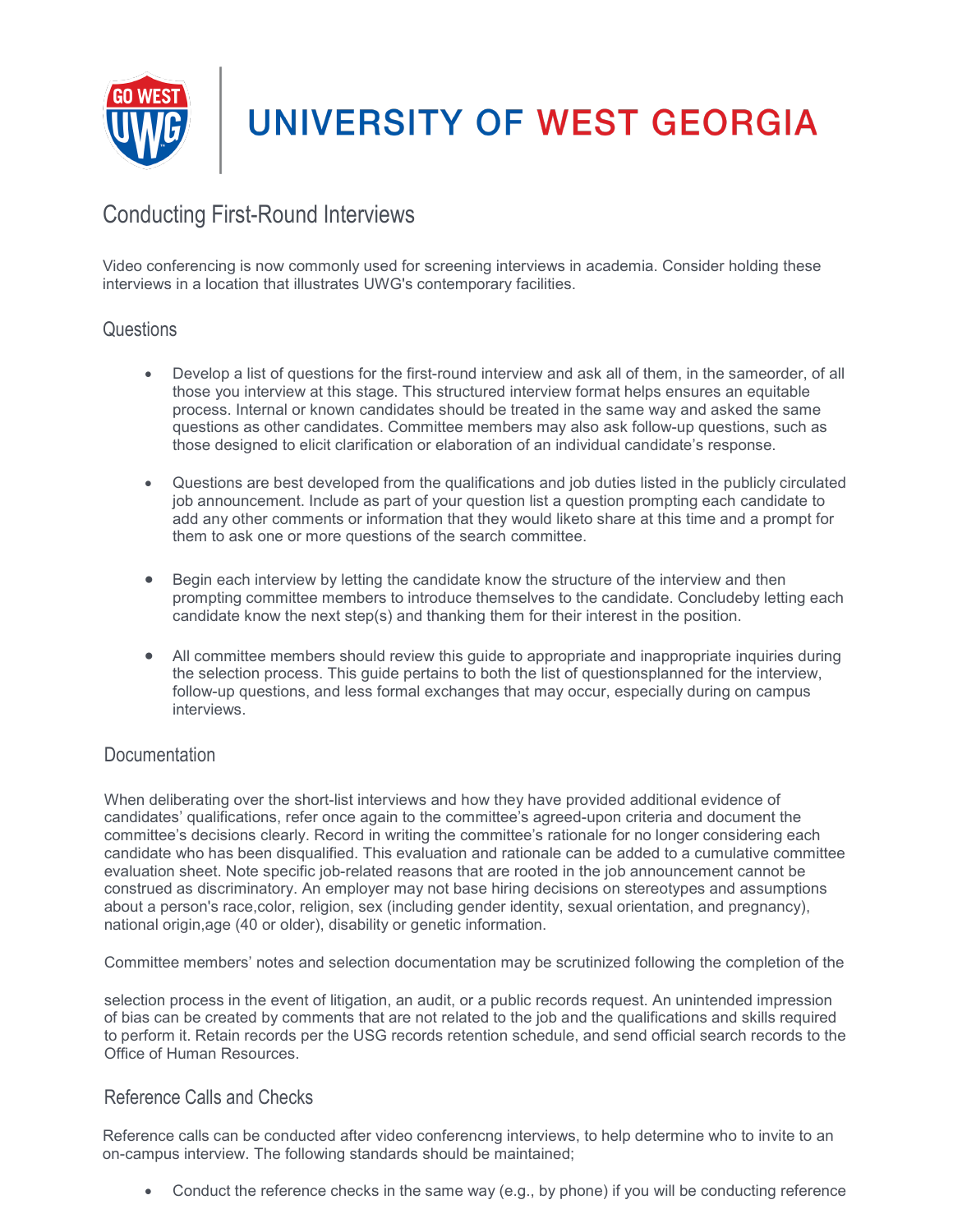

checks for more than one finalist (or semi-finalist).

- Have at least 2 search committee members present for each call.
- Ask the same questions of all those you call ("structured interview").
- Ask follow-up questions as appropriate.
- Document answers clearly so information gained through reference calls can be treated consistently as evidence in the selection process.
- All these steps help ensure an equitable process.

### <span id="page-11-0"></span>Bias during the Screening Process

#### <span id="page-11-1"></span>Recognizing Bias

Bias is a common factor in selection processes. For example, in a randomized double-blind study on gender bias, both male and female science faculty were equally likely to exhibit bias by rating male applicants more highly than identical applicants assigned female names. Academic psychologists reviewing CVs rated a male applicant higher in teaching, research, and service experience and were more likely to hire him than the equally qualified female applicant. And when names were randomly assigned to résumés, applicants with "white-sounding names" were more likely to be invited for a job interview than equally qualified applicants with "African- American sounding names" (Moss-Racusin, et al., 2012; R. Steinpreis, et al., 1999; Bertrand and Mullainathan 2004).

Both explicit and implicit biases—the beliefs that we consciously endorse and the biases that operate below our conscious awareness—can have major impacts on the outcomes of individual selection processes. Cumulatively, they can have even greater impacts on the faculty that make up a department and a university. Biases in perception and attention can fuel quick, inaccurate, and poorly substantiated determinations about applicants. They can unconsciously influence how much attention is paid or not paid to particular types of evidence among all the materials submitted, which strengths and weaknesses of individual applicants receive the most consideration, and how particular qualifications are perceived. As a result, these biases often lead to the elimination of qualified women, underrepresented minority applicants, and applicants with non-traditional career paths at various stages of the selection process. Below are some specific types of biases and related cognitive errors and shortcuts that lead topoor quality decision-making during the selection process:

<span id="page-11-3"></span><span id="page-11-2"></span>

| Type of Bias                  | <b>Definition</b>                                                                                                                                                                                                                                                                                                                                                                                             |
|-------------------------------|---------------------------------------------------------------------------------------------------------------------------------------------------------------------------------------------------------------------------------------------------------------------------------------------------------------------------------------------------------------------------------------------------------------|
| Similarity Bias or<br>Cloning | Preference for those we perceive to be like us, have similar experiences, or be<br>similar to a person we are replacing.                                                                                                                                                                                                                                                                                      |
| Provincialism                 | Undervaluing something outside one's own circle or group.                                                                                                                                                                                                                                                                                                                                                     |
| <b>Positive Stereotypes</b>   | Based on stereotypes, individual members of dominant groups are presumed<br>competent or receive the benefit of the doubt when questions arise. Often<br>applicants from dominant groups are evaluated with emphasison their potential<br>while those from non-dominant groups are only evaluated on their<br>accomplishments and experience to date.                                                         |
|                               | Negative Stereotypes Based on stereotypes, individual women and members of underrepresented<br>minority groups receive more scrutiny. They may be tacitly held to a higher<br>standard of work, their qualifications may be questioned more, their work may be<br>attributed more to their mentors andco-authors, and they may receive harsher<br>evaluations based on their demeanor, accent, or appearance. |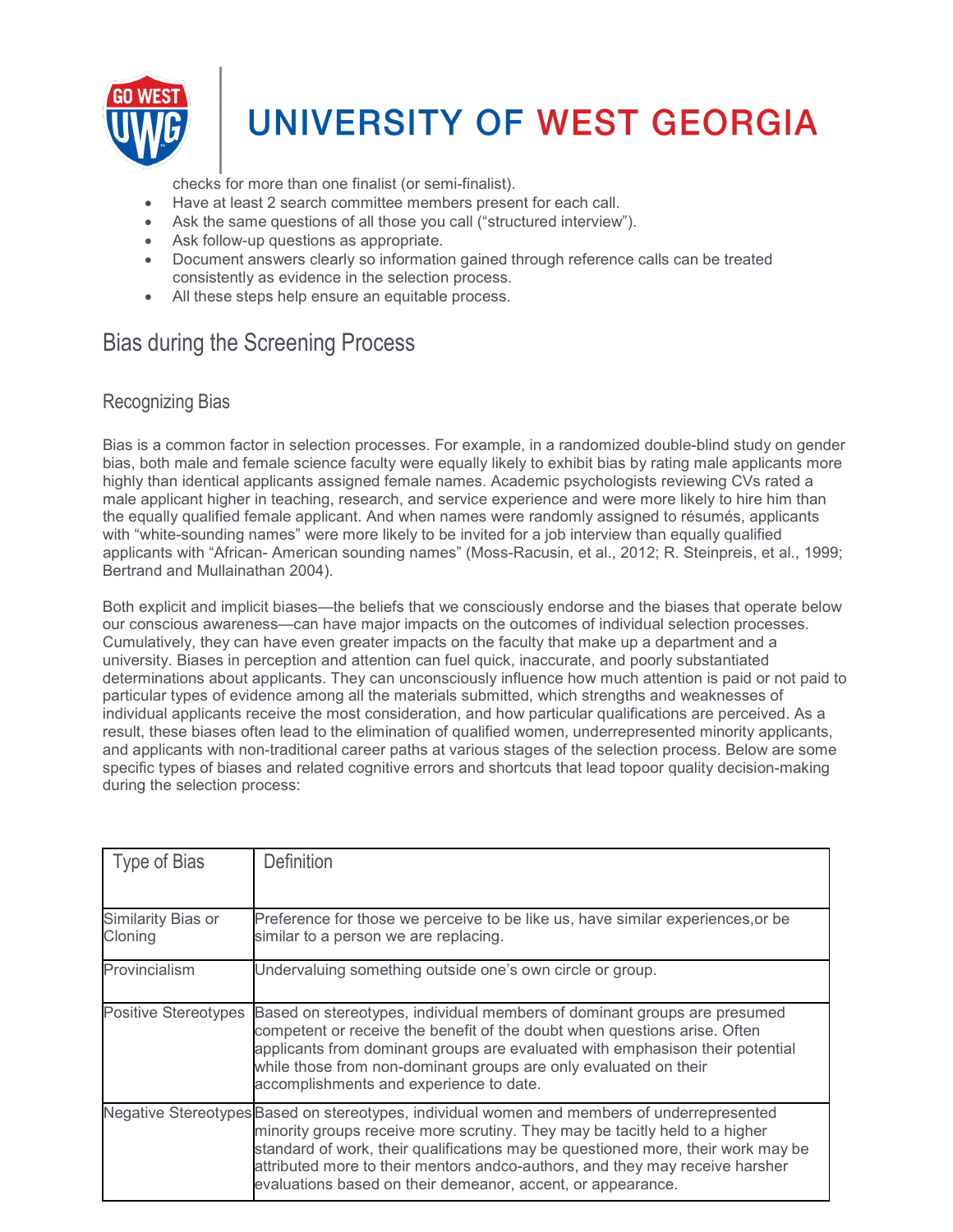

| <b>Euphemized Bias</b>   | Applicants from dominant groups and non-dominant groups are held to different<br>standards disguised through vague language such as "star," "visionary," and "fit."<br>Such language may reflect an evaluation of applicants from dominant groups with<br>an emphasis on their potential that is not afforded applicants from non-dominant<br>groups. "Fit" is often about reviewers' personal comfort with an applicant, rather<br>than a full, fair, and objective evaluation of applicants' abilities to perform the job. |
|--------------------------|------------------------------------------------------------------------------------------------------------------------------------------------------------------------------------------------------------------------------------------------------------------------------------------------------------------------------------------------------------------------------------------------------------------------------------------------------------------------------------------------------------------------------|
| <b>Contrast Effect</b>   | Evaluating one applicant in relation to another one, rather than in relation to the<br>qualifications and criteria.                                                                                                                                                                                                                                                                                                                                                                                                          |
| Groupthink               | The emergence of consensus influences an individual member's view.                                                                                                                                                                                                                                                                                                                                                                                                                                                           |
| <b>Group Momentum</b>    | A rush to reach consensus prevents other views from being heard.                                                                                                                                                                                                                                                                                                                                                                                                                                                             |
| Snap Judgments           | Rapid assessment and emphasis on certain pieces of evidence often resulting in<br>devaluing an applicant for insignificant reasons or ignoring their strengths.                                                                                                                                                                                                                                                                                                                                                              |
| <b>Halo Effect</b>       | One highly rated aspect of an applicant's qualifications generates an overall strong<br>evaluation, regardless of other evidence.                                                                                                                                                                                                                                                                                                                                                                                            |
| <b>Horn Effect</b>       | One poorly rated aspect of an applicant's qualifications generates anoverall weak<br>evaluation, regardless of other evidence.                                                                                                                                                                                                                                                                                                                                                                                               |
| <b>Recency Effect</b>    | Judgment is excessively influenced by information received early in the interview or<br>selection process.                                                                                                                                                                                                                                                                                                                                                                                                                   |
| <b>Confirmation Bias</b> | Tendency to seek or interpret information in a way that confirms one's<br>preconceptions, while ignoring or undervaluing the relevance of information that<br>contradicts one's preconceptions.                                                                                                                                                                                                                                                                                                                              |

#### <span id="page-12-0"></span>Interrupting Bias

We can interrupt and mitigate bias throughout the selection process by taking steps to address the conditions that often encourage it. Consider the following;

- Reduce ambiguity by clarifying the structures being used for decision-making.
- Reduce cognitive overload on committee members.
- Reduce time constraints commonly placed on the decision-making process

Create a Structure That Supports Clear Decision-Making

Such a structure can be created when criteria are established and prioritized prior to the review applications, and when evaluation templates are well-designed, ideally reflecting the prioritization of criteria and including prompts to consider a broad range of evidence.

Search committee members can assist by holding one another to high standards when applying criteria with available evidence. For example, are committee members introducing a threshold of a Tier 1 graduate program as a short-cut to evaluating applicants' research qualifications?

#### Ask Questions to Clarify Decision-Making

During deliberations, search committee members can prompt one another to explain themselves in relation to the agreed-upon criteria when vague descriptors such as "bad fit," "great fit," "star," or "visionary" surface. If the committee is discussing the importance of finding a "good colleague," committee members can stop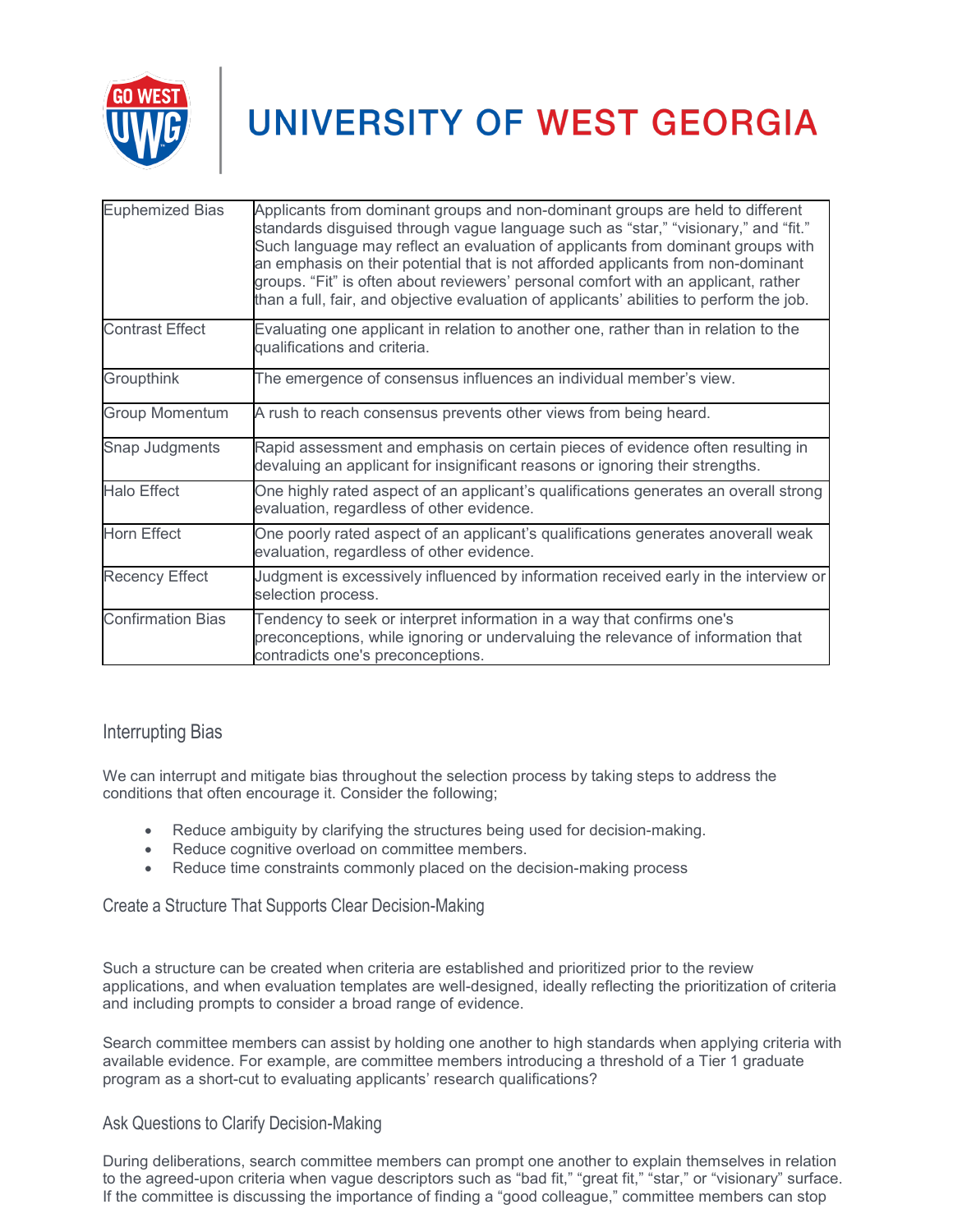

and ask what that means, and how, if at all, it relates to the qualifications included in the job announcement. This questioning can mitigate euphemized bias. Specifying key qualities will assist in maintaining a fair and consistent decision-making process.

In the course of decision-making, search committee members can periodically stop and ask, "What is the evidence for the opposite conclusion?" This question can interrupt and mitigate *confirmation bias*.

At various points in the selection process, search committee members can pause and reflect:

- Have women and minority applicants been held to a different standard?
- Have applicants from outside prestigious research universities been undervalued in theselection process?
- Have assumptions or inferences about an applicant's family responsibilities negatively impacting the evaluation of their qualifications and abilities?

#### Allow Sufficient Time and Attention for Thoughtful Review

An emphasis on making offers before competing institutions do can result in poor quality evaluations of applicants, as well as competing demands on reviewers' attention. Here are several proactive ways to shape the use of time in a thoughtful evaluation process:

- Gain time for thoughtful review by using technology to simplify the mechanics of review processes; examples include uniform evaluation sheets or automating an anonymous pooling of comments and ratings from department members on finalists.
- Create intermediate deadlines to reduce reviewers' tendency to postpone and rush their

evaluations; prompt them to allow sufficient time (15-20 minutes) to review each file.

#### Pause Before You Decide Who to Interview

There are two recommended alternatives that can help ensure a fairer review and prevent or slow the creation of a homogeneous interview list from a diverse applicant pool:

- Make a medium list first. Review it and ask if bias may have played a role, for example, in eliminating women and underrepresented minority applicants, before proceeding to the next step in the selection process.
- Make multiple short lists, each created from those applicants who were rated highly on a different criterion. Then select applicants from all those short lists for further consideration. This approach

can help mitigate the *halo effect.*

#### Create Checkpoints

The committee can introduce checkpoints in the selection process to stop and assess whether bias or different standards may have impacted the extent to which women and underrepresented minorities remain under consideration. Doing so can have significant ramifications on the outcome of the search process: when women or minorities comprise less than one quarter of the applicant pool (or group of finalists) they are more likely to be negativelyinfluenced by reviewers' gender (or racial) assumptions and much less likely to be offered a job (Heilman 2005; Van Ommeren 2005; Johnson, Hekman, and Chan 2016). One such checkpoint can be before conducting screening interviews.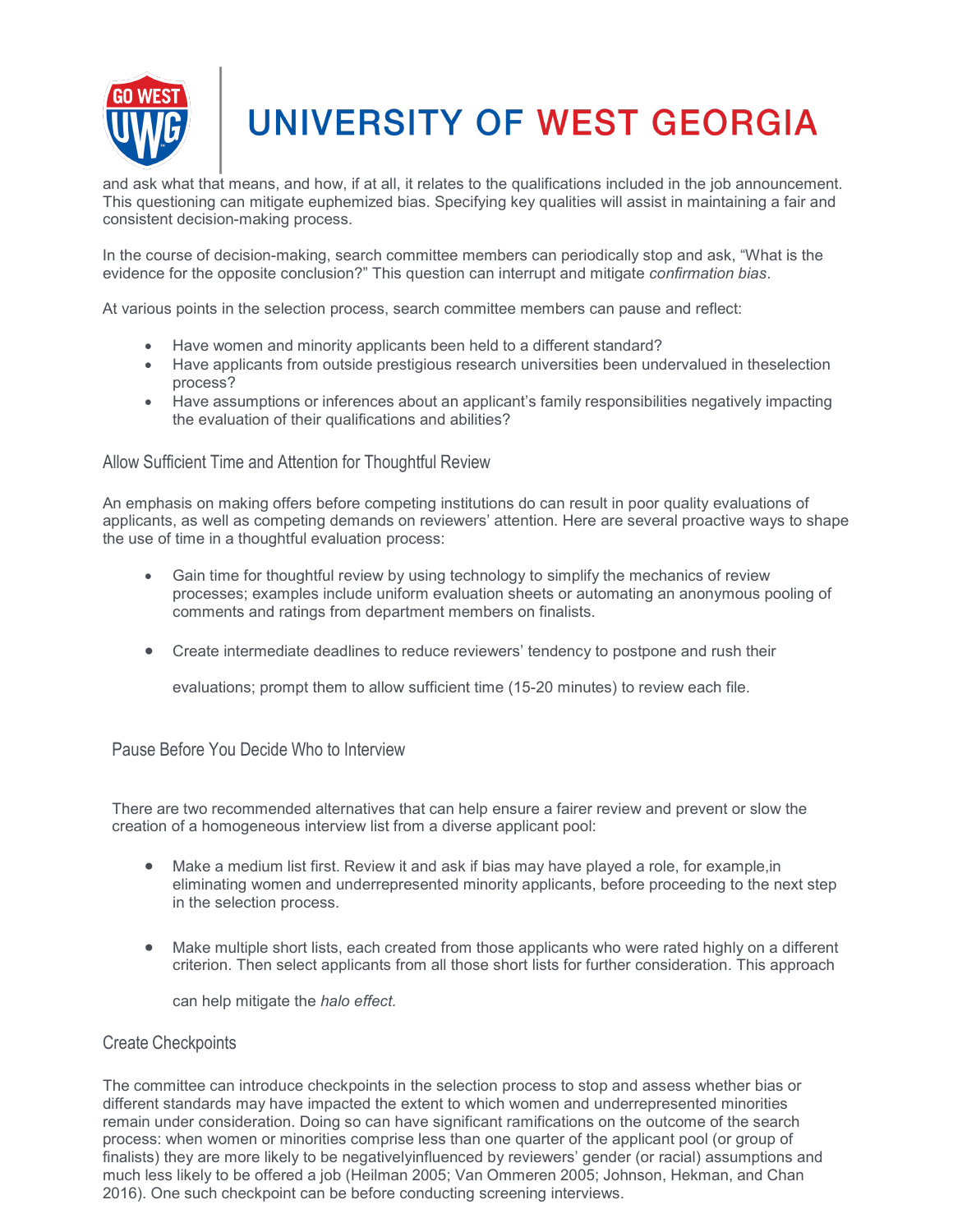

If necessary, the recruitment phase of the search can be extended and/or the interview list can be expanded. However, such delays can be avoided or minimized by wording, advertising, and sharing the position from the outset in ways that will generate a diverse pool.

Create an Inclusive and Welcoming Experience

- Share with finalists UWG's resources pertaining to family, work-life balance, benefits,and dual career resources, available on the Public Service and [Outreach](https://www.westga.edu/community/index.php) webpage.
- Set aside a portion of the finalists' campus visits that can be tailored to their individual's interests and needs. Before finalizing the interview schedules, ask all finalists to indicate anyone specific they would like to meet with during their visit. Be responsive to their requests.
- Incorporate opportunities for finalists to meet other groups and individuals with whomthey may be interested in working or connecting.
- Involve other department members in the campus visit (other faculty, undergraduate and/or graduate students, and staff).
- Make sure finalists have opportunities to meet an ample representation of our diverse student body and employees as you invite and encourage campus members to attend the campus visit.
- Include ample breaks for the finalists.
- In the invitation to visit campus, include a prompt for finalists with disabilities to request accommodation:

*University of West Georgia is committed to providing access, and reasonable accommodation in its services, programs, activities, education and employment for individuals with disabilities. To request an accommodation during the application or selection process, please contact the Office of Human Resources at (678) 839-6403, or [er@westga.edu.](mailto:er@westga.edu)*

Ensure a Lawful Process and a Positive Visit

- Develop a standard evaluation form or electronic survey to receive feedback from department members on specific aspects of finalists' qualifications that are directly related to the responsibilities of the position.
- Remind department members to maintain professionalism outside of the interview, to include more comfortable settings, such as campus tours and meals.
- Make sure staff members have visit details so they are ready to greet and assist finalists.
- Double-check room, meal, and lodging reservations. Provide finalists details about the time, location, attendees, and format of each segment of their visit, prior to their interview.
- Designate someone to escort finalists between segments of their visit.
- Maintain a structured interview format if the search committee will interview finalists again during a portion of the campus visit. Make sure that you provide an equitable visit for all candidates, including internal candidates.

#### <span id="page-14-0"></span>Appropriate and Inappropriate Interview Questions

Comments regarding any of the prohibited subjects below should not be asked during the interview process, nor should appear in any interview notes or otherwise be considered by the hiring manager or search panel members.

| Subject | Appropriate Inquires | Inappropriate Inquires |
|---------|----------------------|------------------------|
|---------|----------------------|------------------------|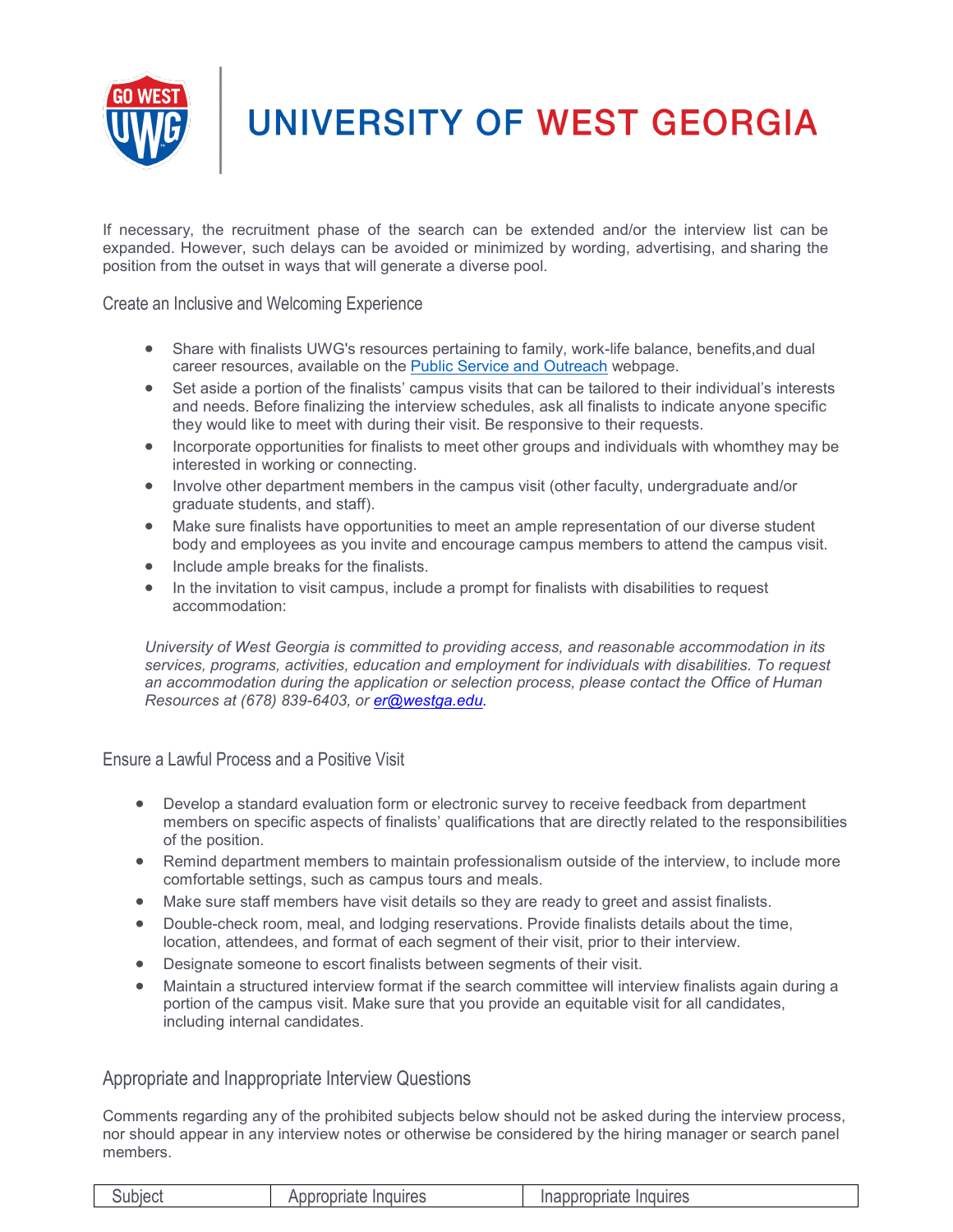

| Age                           | None                                                                                                                    | Questions about age, date of birth, or<br>requests for birth certificate                                                                                                                                                                                                    |
|-------------------------------|-------------------------------------------------------------------------------------------------------------------------|-----------------------------------------------------------------------------------------------------------------------------------------------------------------------------------------------------------------------------------------------------------------------------|
| Arrests/Convictions           | May ask if any record of criminal<br>convictions or offenses exist, as<br>long as all applicants are asked              | Inquiries regarding arrest record                                                                                                                                                                                                                                           |
| Height and Weight             | None                                                                                                                    | Inquiries or comments about height and<br>weight                                                                                                                                                                                                                            |
| Citizenship                   | May ask questions about legal<br>authorization to work in the<br>specific positions if all applicants<br>are asked      | May not ask if a person is a U.S. citizen or<br>what citizenship the person holds                                                                                                                                                                                           |
| Education                     | Inquiries about degree or<br>equivalent experience                                                                      | None                                                                                                                                                                                                                                                                        |
| <b>Disability</b>             | May ask about applicant's ability<br>to perform job-related functions                                                   | Question(s) that are likely to solicit information<br>about a disability.                                                                                                                                                                                                   |
| Marital or parental<br>status | Whether applicant can meet work<br>schedule or job requirements.<br>Should be asked of all genders                      | Any inquiry about marital status, children,<br>pregnancy, or child care plans                                                                                                                                                                                               |
| National Origin               | May ask if legally authorized to<br>work in this specific position, if all<br>applicants are asked                      | May not ask; a person's birthplace; if the<br>person is a U.S. citizen; questions about the<br>person's lineage, ancestry, descent, or<br>parentage; how the person acquired the<br>ability to speak/read/learn a foreign language                                          |
| <b>Personal Finances</b>      | None                                                                                                                    | Inquiries regarding credit record, owning a<br>home, or garnishment record                                                                                                                                                                                                  |
| Photograph                    | None                                                                                                                    | Any inquiry for a photograph prior to hire                                                                                                                                                                                                                                  |
| <b>Political Affiliation</b>  | None                                                                                                                    | Any inquiry about membership in a political<br>party                                                                                                                                                                                                                        |
| Organizations                 | Inquiries about professional<br>organizations related to the<br>position                                                | Inquiries about personal or professional<br>organizations suggesting race, sex, color,<br>religion, creed, national origin or ancestry,<br>age, marital status, sexual orientation, gender<br>identify, gender expression, height, weight,<br>disability, or veteran status |
| Race or color                 | None                                                                                                                    | Comments about complexion or color of skin                                                                                                                                                                                                                                  |
| Religion                      | Describe the work schedule and<br>ask whether applicant can work<br>that schedule. Should be asked of<br>all applicants | Inquiries about religions preferences,<br>affiliation, denominations, church, and<br>religions holidays observed                                                                                                                                                            |

### <span id="page-15-0"></span>Evaluation of Finalists

Committee deliberations following the campus interviews should remain focused on job-related criteria and include careful consideration of the full range of evidence gathered about the finalists' qualifications. Committee members should review and continue to use the techniques listed in Bias during the Screening Process . The committee should provide documentation of their evaluation of all finalists, continuing to follow the guidelines on documentation in When and How to Develop Criteria. This evaluation can be added in summary form to a cumulative committee evaluation sheet and supplemented with a more detailed report of the committee's recommendations. The exact nature of the written recommendation provided by the search committee should conform to what was set out in the committee's charge.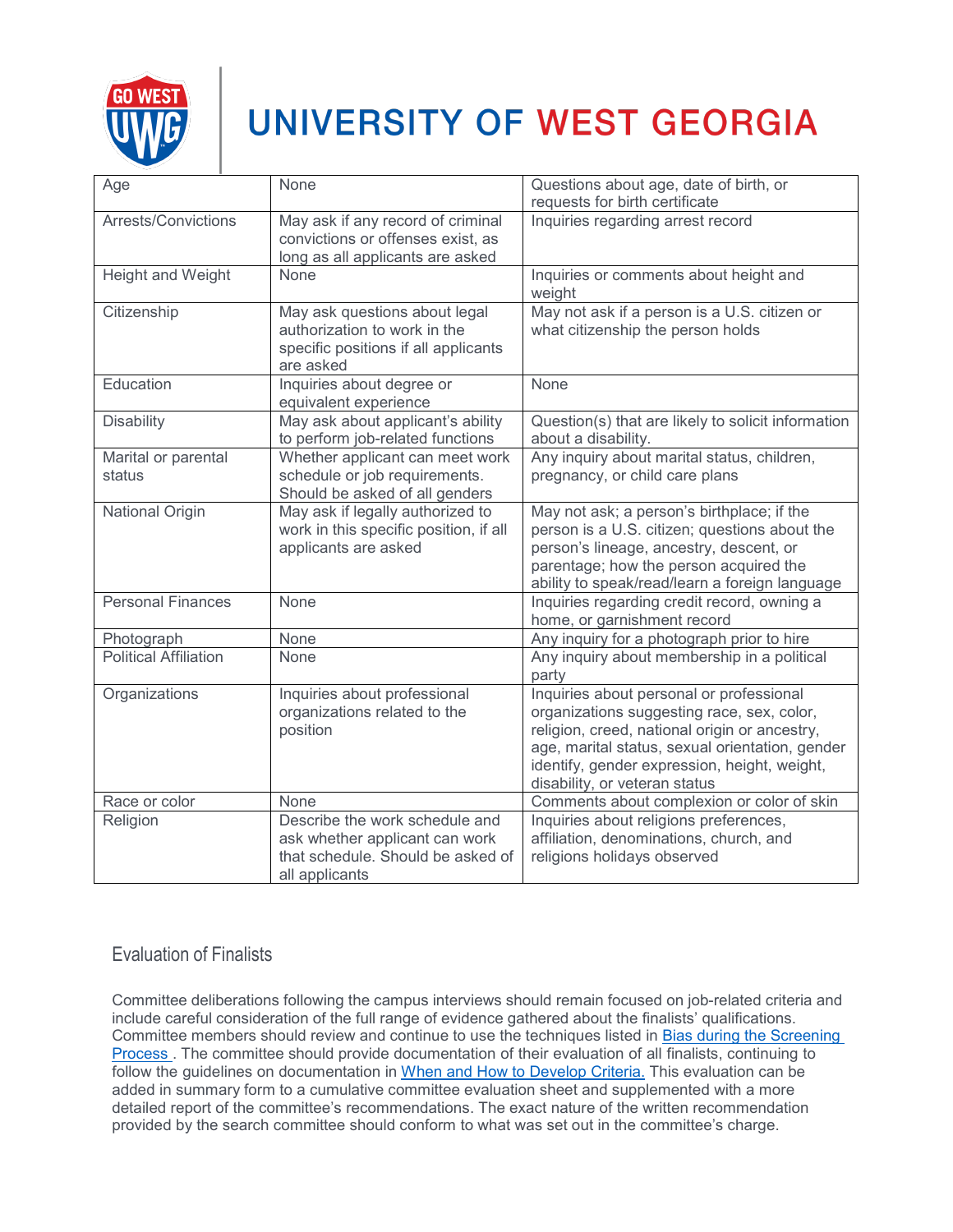

### <span id="page-16-0"></span>Additional Resources

Lakisha and Jamal? A Field Experiment on Labor Market Discrimination." *American Economic Review*, 94, no. 4 (2004): 991-1013.

Boston University. *Faculty Search Manual: Searching for Excellence & Diversity. A Guide for Faculty Searches at Boston University.* Office of theProvost – Faculty Development.

*Breakthrough Advances in Faculty Diversity: Lessons and Innovative Practices from the Frontier.* Washington, D.C.: Education Advisory Board, 2008.

Campbell, Lesley G., Siya Mehtani, Mary E. Dozier, and Janice Rinehart. "Gender-Heterogeneous Working Groups Produce Higher Quality Science." *PLoS One 8*, no. 10 (2013).

Carriuolo, N. E. "Recruiting and Retaining Women and Minority Faculty: An Interview with JoAnn Moody." *Journal of DevelopmentalEducation* 27, no. 2 (2003): 18-34.

Columbia University. *Guide to Best Practices in Faculty Search and Hiring.* Office of theProvost, 2016.

Fine, Eve, and Jo Handelsman. "Reviewing Applicants: Research on Biasand Assumptions." WISELI Women in Science & Engineering Leadership Institute. University of Wisconsin-Madison. 2012.

*Searching for Excellence & Diversity: A Guide for Search Committees at the University of Wisconsin-Madison*, 2nd ed. WISELI University of Wisconsin-Madison, 2012.

Foschi, Martha. "Double Standards in the Evaluation of Men andWomen." *Social Psychology Quarterly* 59, no. 3 (1996): 237-54.

Freeman, Richard B. and Wei Huang. "Collaborating with People Like Me: Ethnic Coauthorship within the United States." *Journal of Labor Economics* 33 (July 2015).

Heilman, Madeline E. "The Impact of Situational Factors on Personnel Decisions Concerning Women: Varying the Sex Composition of the Applicant Pool." *Organizational Behavior and Human Performance* 26, no. 3 (December1980): 386-95.

*Instilling Equity and Inclusion in Departmental Practices: Guiding Faculty Recruitment and Retention.* Washington, D.C.: Education Advisory Board, 2017.Martell, Richard F. "Sex Bias at Work: The Effects of Attentional and Memory

Demands on Performance Ratings of Men and Women." *Journal of Applied Social Psychology* 21 (1991): 1939–60.

Milem, Jeffrey F. "Increasing Diversity Benefits: How Campus Climate and Teaching Methods Affect Student Outcomes." In *Diversity Challenged: Evidence onthe Impact of Affirmative Action,* 233-49. Edited by Gary Orfield. Cambridge: Harvard Education Publishing Group, 2001.

Moody, JoAnn. "Rising above Cognitive Errors: Guidelines for Search,Tenure Review, and Other Evaluation Committees."